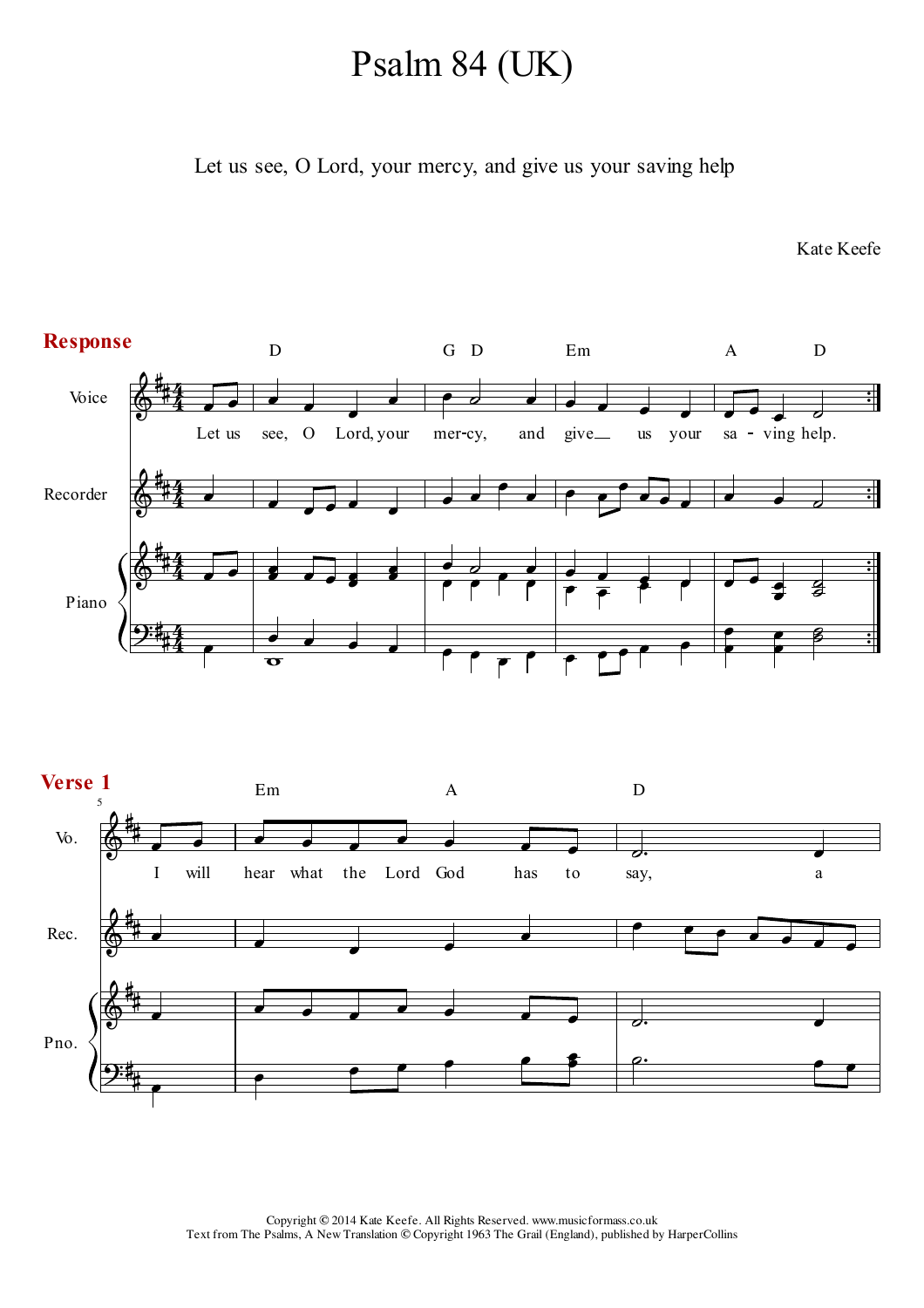





Copyright © 2014 Kate Keefe. All Rights Reserved. www.musicformass.co.uk Text from The Psalms, A New Translation © Copyright 1963 The Grail (England), published by HarperCollins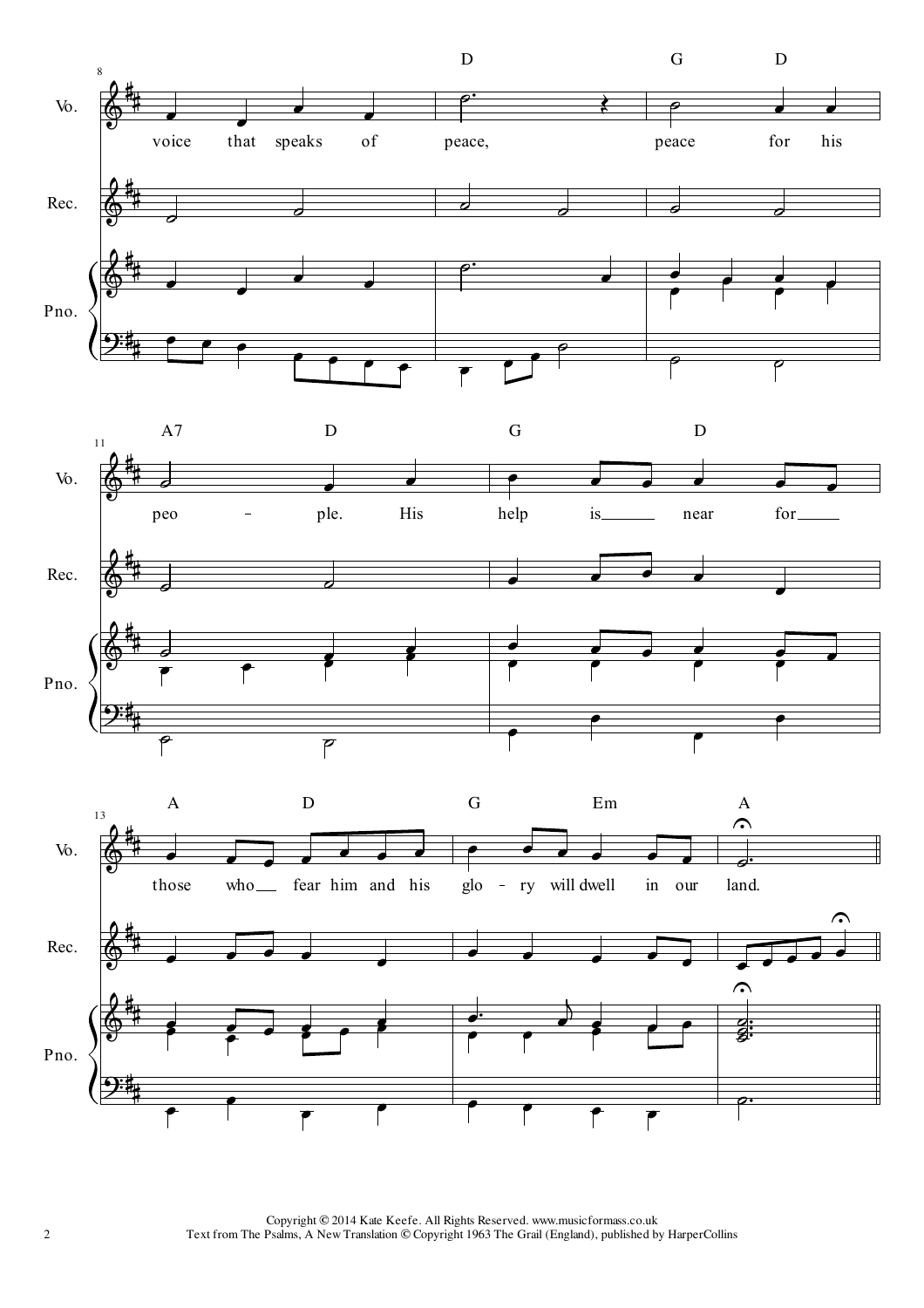

Copyright © 2014 Kate Keefe. All Rights Reserved. www.musicformass.co.uk Text from The Psalms, A New Translation © Copyright 1963 The Grail (England), published by HarperCollins 3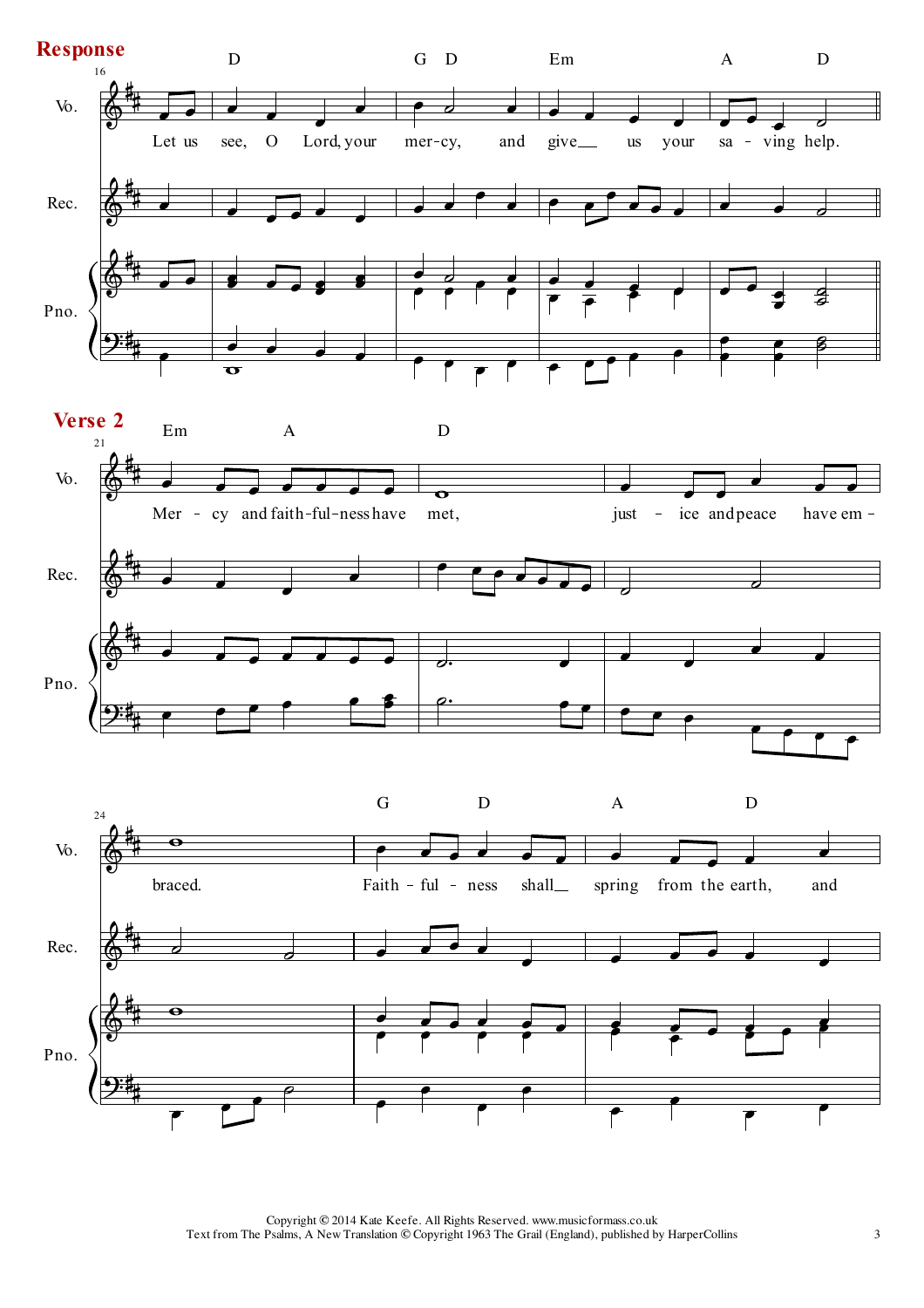





Copyright © 2014 Kate Keefe. All Rights Reserved. www.musicformass.co.uk Text from The Psalms, A New Translation © Copyright 1963 The Grail (England), published by HarperCollins